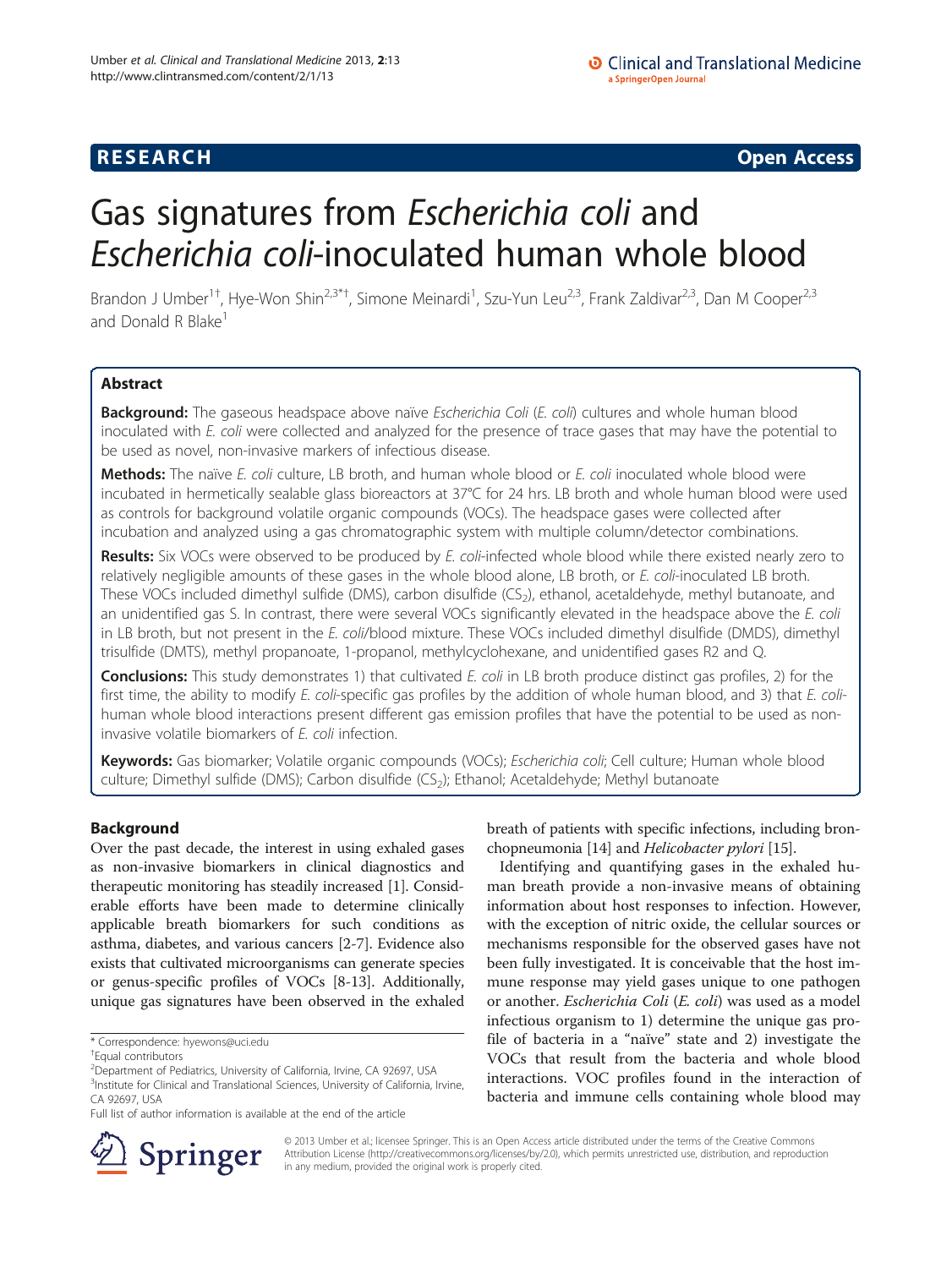then provide a beginning interpretation of the exhaled breath gases from infected subjects.

A hermetically sealable bioreactor was used to grow the cultures and collect the gaseous headspace. The headspace was then analyzed for trace gases produced and released by the microorganisms growing in culture using a multi-column and multi-detector analytical gas chromatography (GC) methodology [[16](#page-7-0)].

This approach will soon be extended to additional infectious agents and it is anticipated that the technology will eventually demonstrate the capability to discriminate between multiple infectious pathogens by means of their unique VOC profiles.

## Methods

Blood Sampling. The blood was drawn using EDTAtreated vacutainers from adult male subjects through the Institute for Clinical Translational Sciences (ICTS) general blood donor program. Subjects having a history of any chronic medical conditions or use of any medications were excluded from the study. The Institutional Review Board at the University of California, Irvine, approved the study.

## E. Coli culture and headspace Gas collection

E. coli was purchased from Invitrogen (One Shot TOP10 Chemically Competent, Invitrogen, NY). The genotype of this E. coli is similar to DH10B strain. The complete genome sequence has been reported elsewhere [\(http://](http://www.ncbi.nlm.nih.gov/pubmed/18245285) [www.ncbi.nlm.nih.gov/pubmed/18245285](http://www.ncbi.nlm.nih.gov/pubmed/18245285)). Gibco LB broth from Invitrogen was used for the study. The vials of E. coliinoculated whole blood  $(1 \times 10^6$  *E. coli*/10 mL whole blood) and naïve *E. coli* inoculated LB broth  $(1 \times 10^6$  *E. Coli*/ 10 mL LB) were placed inside bioreactors specifically designed to collect the gaseous headspace above aqueous cultures [[16](#page-7-0)]. For comparison, vials of LB broth only (10 mL) or vials of whole blood only (10 mL) were also placed inside bioreactors. To minimize ambient gaseous contaminants, each bioreactor was flushed with whole air containing low levels of VOCs and  $5\%$  CO<sub>2</sub> for 10 minutes at 125 mL per minute. The bioreactors were then placed in an incubator at 37°C for 24 hrs. The headspace gases were collected after incubation and analyzed using a gas chromatographic system with multiple column/ detector combinations [[16-18\]](#page-7-0). Following sample collection, the bioreactor was disassembled and the cells were immediately collected and counted.

## GC system

The analyses of the headspace gases were performed on a system previously developed to measure trace atmos-pheric gases [[17](#page-7-0)]. Briefly, a 233  $cm<sup>3</sup>$  (at STP) sample was cryogenically pre-concentrated and injected into a multicolumn/detector GC system. The system consists of

three Hewlett-Packard 6890 GC units (Wilmington, DE) using a combination of columns and detectors capable of separating and quantifying hundreds of gases, including, but not limited to, non-methane hydrocarbons (NMHCs), alkyl nitrates, and halocarbons in the ppbv to pptv range  $(10^{-9} - 10^{-12})$ . The detectors include flame ionization detectors (FIDs), electron capture detectors (ECDs), and a mass selective detector (MSD). Preliminary identifications of the unknown compounds were made using GC-MSD and verification was obtained by injecting the diluted headspace of pure compounds (Sigma-Aldrich, St. Louis, MO) to ensure that both the elution time and the mass spectrum matched that of the unknown.

## Data analysis

Four study conditions, Broth only, Broth  $+ E.$  coli, Blood only, and Blood  $+ E$ . *coli* were evaluated in each of the 10 experimental days. The same blood sample and E. coli sample were used in the same day. A total of 117 gases were examined for each sample. Thirty-eight gases were excluded; of these, 31 gases were below the limit of detection in over 80% of the samples and seven gases had concentrations less than 100 pptv in all samples. For any gas that could not be detected in a sample, the level was set to zero Wilcoxon signed-rank test, a nonparametric method for paired data, was used to compare the difference between Broth only and Broth  $+ E.$  coli, between Blood only and Blood  $+ E.$  coli, between Broth  $+ E.$  $coll$  and Blood + E. coli, and between Broth only and Blood only. The method was chosen because the sample size was small, the distributions of most gases were highly skewed, and the experiments performed on the same day were considered more correlated than those performed on different days. Multiple-comparison adjustment was further applied using Benjamini and Hochberg's false discover rate (FDR) method [\[19](#page-7-0)]. A comparison was considered significant if FDR < 0.01. All analyses were performed using SAS 9 (Cary, NC) and all data were presented with median and range (minimum, maximum).

## Results

After statistical analysis, 40 gases were allocated into five categories based on the pattern of gas release: category 1: VOCs elevated from *E. coli*-inoculated human whole blood, (see Table [1](#page-2-0) and Figure [1\)](#page-3-0); category 2: VOCs elevated from *E. coli* in LB broth (see Table [1](#page-2-0) and Figure [2](#page-4-0)); category 3: VOCs elevated from naïve E. coli in broth, but decreased by *E. coli-*inoculated whole blood (see Table [1](#page-2-0), and Figure [3](#page-4-0)); category 4: VOCs mainly from pure LB broth only (see Table [2](#page-5-0) and Figure [4\)](#page-5-0); category 5: VOCs mainly from human whole blood only (see Table [3](#page-6-0) and Figure [5](#page-6-0)).

In category 1, there were six VOCs observed to be significantly increased from *E. coli-*inoculated whole blood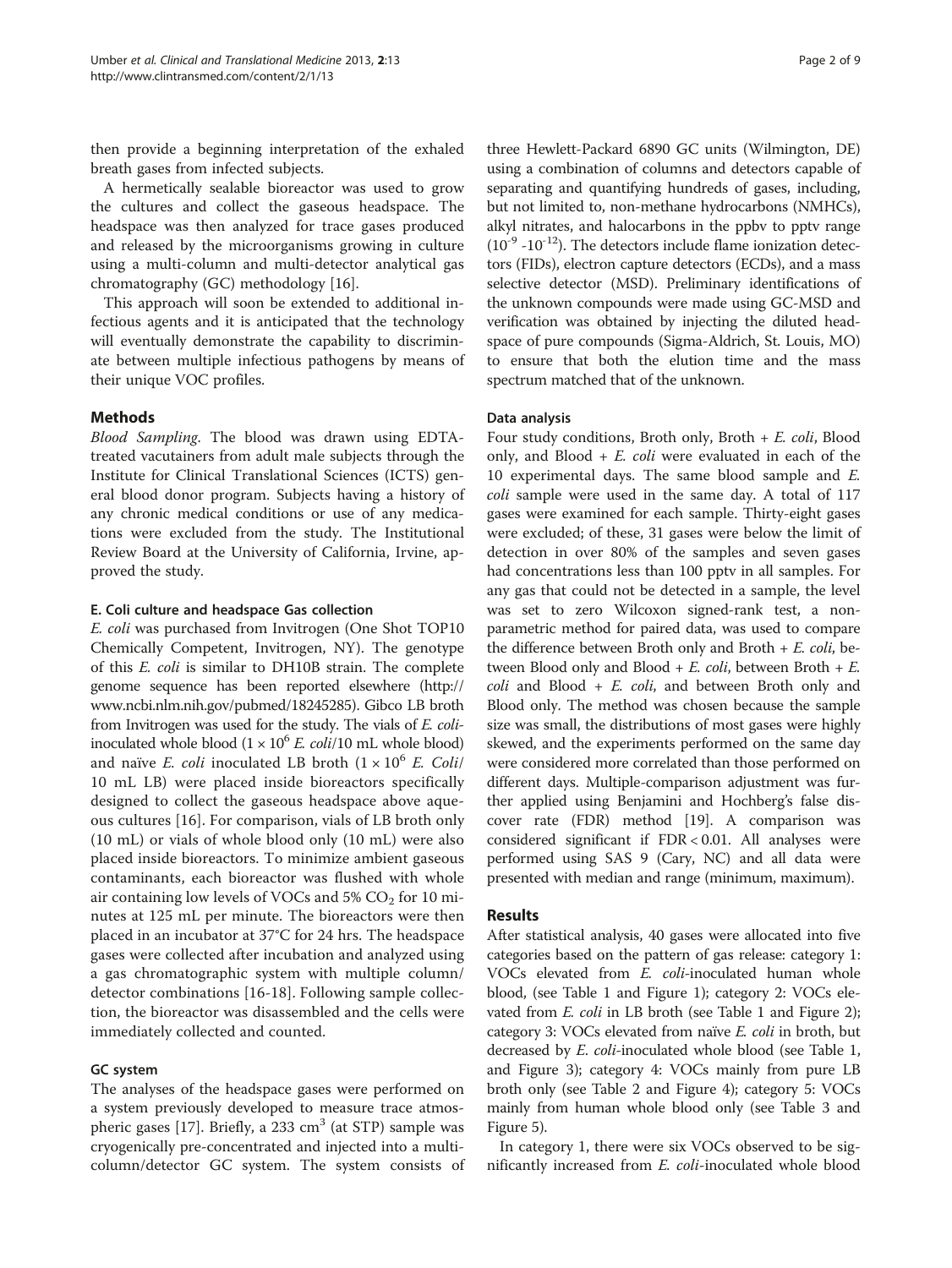| Gas                                                                                                           | Stat.<br>diff. | <b>Broth</b>      |                         | <b>Blood</b>      |                      |
|---------------------------------------------------------------------------------------------------------------|----------------|-------------------|-------------------------|-------------------|----------------------|
|                                                                                                               |                |                   | $+ E$ . coli            |                   | + E. coli            |
| Category 1: VOCs elevated in E. coli-infected blood                                                           |                |                   |                         |                   |                      |
| Diemthyl sulfide [pptv]                                                                                       | 2,4            | 970 (310,2310)    | 16010 (180,29500)       | 3770 (1250,8820)  | 95920 (25740,234400) |
| Carbon disulfide [pptv]                                                                                       | 2,3,4          | 85 (55,470)       | 295 (80,790)            | 4390 (2450,10040) | 8940 (2620,16550)    |
| Acetaldehyde [ppbv]                                                                                           |                | 736 (558,1089)    | 645 (44,1359)           | 45 (22,145)       | 1158 (208,3493)      |
| Ethanol [ppbv]                                                                                                | 1,2,3          | 202 (28,564)      | 8388 (2037,10867)       | 218 (5,604)       | 15486 (7199,40441)   |
| Unk $S^{\S}$                                                                                                  | 2,3            | 31 (0,316)        | 74 (12,267)             | 675 (0,3311)      | 15001 (2208,37426)   |
| Methyl Butanoate [pptv]                                                                                       |                | 0(0,25)           | 0(0,40)                 | 60 (0,405)        | 2675 (330,9720)      |
| Category 2: VOCs elevated in naïve E. coli in LB broth                                                        |                |                   |                         |                   |                      |
| Isoprene [pptv]                                                                                               | 1,4            | 0(0,50)           | 1590 (665,2175)         | 1040 (350,2785)   | 1200 (455,2050)      |
| Carbonyl sulfide (OCS) [pptv]                                                                                 | $\mathbf{1}$   | 2240 (1440,4850)  | 8360 (4360,20180)       | 3850 (1970,22040) | 6540 (3810,30340)    |
| Unk R1 <sup>§</sup>                                                                                           |                | 7474 (1568.42622) | 116738 (15070,1005677)  | 3758 (105,20243)  | 2435 (785,10277)     |
| Category 3: VOCs elevated in naïve E. coli but substantially lower from co-culture of E. coli and whole blood |                |                   |                         |                   |                      |
| Dimethyl disulfide [ppbv]                                                                                     | 1,3,4          | 164 (133,185)     | 354 (182,537)           | 0.7(0.3,2)        | 2(0.6,4)             |
| Methyl Propanoate [pptv]                                                                                      |                | 3300 (2100,4300)  | 14500 (5660,21000)      | 400 (0,1400)      | 600 (0,1100)         |
| Dimethyl trisulfide [pptv]                                                                                    | 1,3            | 2900 (1900,9700)  | 160400 (22700,253300)   | 800 (10,6900)     | 400 (150,5400)       |
| Unk $Q^9$                                                                                                     |                | 2052 (0,13997)    | 57320 (6317,467654)     | 620 (0,6232)      | 289 (0,3787)         |
| 1-Propanol [pptv]                                                                                             |                | 175 (0,90200)     | 757300 (472900,1920800) | 700 (0,93600)     | 33400 (4100,90200)   |
| Methylcylohexane [pptv]                                                                                       |                | 220 (60,990)      | 1600 (850,3200)         | 130 (0,1720)      | 170 (80,980)         |
| Unk $R2^9$                                                                                                    |                | 416 (0,5269)      | 15852 (2228,152789)     | 767 (0,9829)      | 674 (0,8522)         |

#### <span id="page-2-0"></span>Table 1 VOCs of interest

1: significantly different between Broth only and Broth + E. coli; 2: significantly different between Blood only and Blood + E. coli; 3: significantly different between Broth + E. coli i and Blood + E. coli; 4: significantly different between Broth only and blood only.

Data were presented with median and range (minimum, maximum).

§ unknown peaks were presented as area under the curve.

when compared to VOCs from whole blood alone. These VOCs include dimethyl sulfide, carbon disulfide, ethanol, acetaldehyde, methyl butanoate and an unidentified gas S (see Table 1 and Figure [1](#page-3-0) for examples of this category). Ethanol was also emitted from the E. coli cultured in the LB broth; however, the concentrations were relatively small when compared to the E. coli-inoculated whole blood (see Figure [1](#page-3-0)B).

In contrast, ten VOCs (see Table 1, category 2 and 3) were significantly elevated from *E. coli* in LB broth (Figures [2](#page-4-0) and [3](#page-4-0) show several examples). Isoprene, carbonyl sulfide (OCS), and unidentified gas peak R1 were significantly elevated in the headspace of E. coli in LB broth. These gases detected in the headspace of whole blood, and E. coli-inoculated whole blood. However, emitted isoprene, carbonyl sulfide and unidentified gas peak R1 levels from whole blood and E. coli-inoculated whole blood were not different (see Figure [2](#page-4-0)). Interestingly, seven out of these ten VOCs were substantially lower in the presence of human whole blood (see category 3 and Figure [3\)](#page-4-0). These VOCs included dimethyl disulfide, dimethyl trisulfide, methylpropanoate, 1-propanol, methylcyclohexane, and unidentified gas peaks R2, and Q. The emitted levels from whole blood and E. coli-inoculated whole blood were not different in these seven gases.

Table [2](#page-5-0) lists 16 VOCs that were observed to be significantly higher in LB broth when compared to the levels in whole blood (category 4). The emitted levels of 14 out of total 16 gases in this category (except n-Propylbenzene and unidentified gas peak M) were decreased in the presence of E. coli. Human whole blood emitted trace amount of these gases, and the levels of these gases were not altered in the presence of E. coli. Butanone levels in four different conditions (in the LB broth, in the E. coli in the LB broth, human whole blood, and E. coli-inoculated whole blood) are presented in Figure [4](#page-5-0) as an example.

Table [3](#page-6-0) lists eight VOCs that mainly originated from human whole blood (category 5). The emitted levels of these eight VOCs were substantially higher in the whole blood only when compared to the levels in LB broth. Interestingly, co-incubation of E. coli in human blood did not alter the concentrations of the gases.

Many elevated whole blood compounds were also detected in the headspace of the blood-collecting vacutainer and were rejected as carried-over contaminants. These include: styrene, 3-methylpentane, n-hexane, cyclohexane, methylcyclopentane, and 2-methyl-2-butene.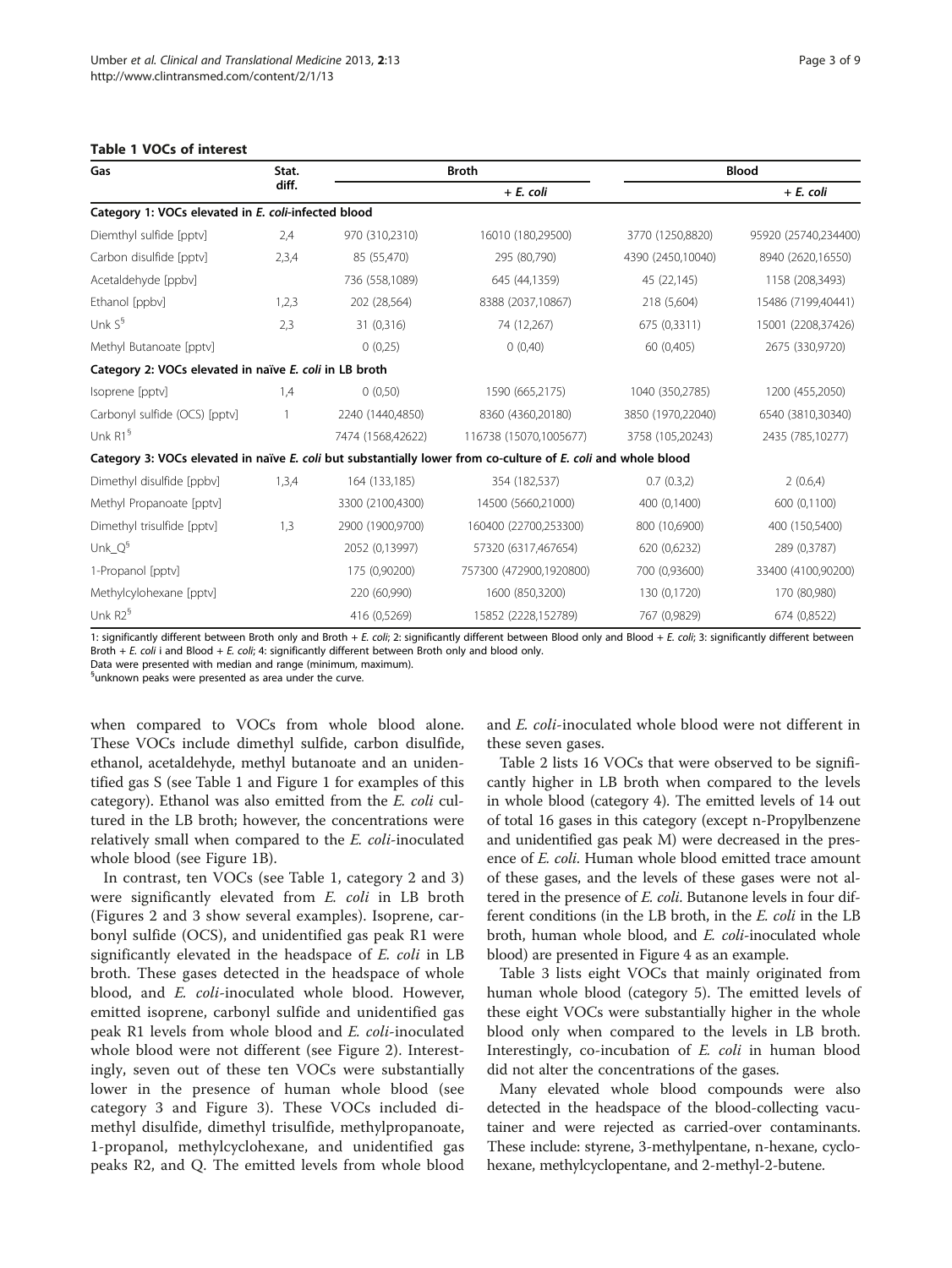<span id="page-3-0"></span>

## **Discussion**

Specific VOCs released by E. coli in either LB broth or human blood were collected and compared to the levels emitted from LB broth or blood alone. Headspace gas samples were collected after incubation for 24 hr at 37°C from 10 mL samples inoculated with (or without) $10^6$  E. coli. This study demonstrates 1) that cultivated E. coli in LB broth produces distinct gas profiles, 2) for the first time the ability to modify E. coli-specific gas profiles by the addition of whole human blood (i.e., Methyl Propanoate was highly emitted from E. coli in LB broth, but barely detected in human whole blood), and 3) of most significance, that the data suggests that  $E$ .  $\text{coli-human}$ whole blood interaction has different gas emission profiles that can be used as non-invasive markers of E. coli infection (i.e., methyl butanoate).

The co-culture of *E. coli* in human whole blood emitted appreciable amounts of dimethyl sulfide when compared to the level from naive *E. coli* in the LB broth (Figure 1A). Dimethyl sulfide is a sulfur-containing odorous gas known to be released from marine phytoplankton and algae, and its release has been reported to protect algae and phytoplankton against environmental changes in salinity, radiation, and temperature [\[20](#page-7-0),[21\]](#page-7-0). Dimethyl sulfide released from damaged phytoplankton has also been proposed to act as a deterrent, or chemical weapon, against consumption by zooplankton [[22\]](#page-8-0). In addition, it has been proposed that some microorganisms are able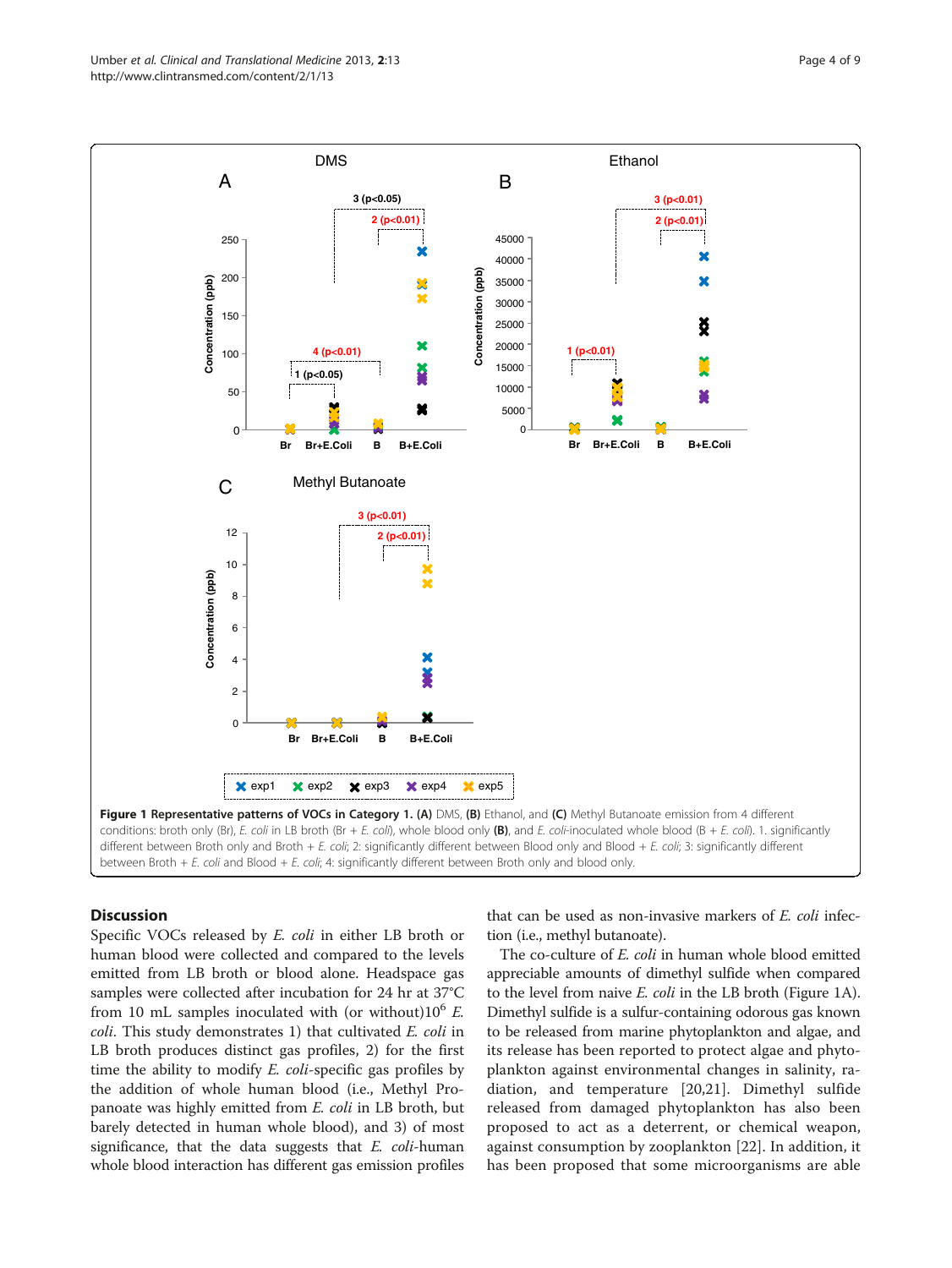<span id="page-4-0"></span>

to generate gaseous dimethyl sulfide from dimethylsulphoniopropionate [\[23](#page-8-0)-[25\]](#page-8-0). A significant concentration of dimethyl sulfide was observed in the headspace of E. coli-inoculated whole blood, whereas the headspace of E. coli in LB broth contained much less dimethyl sulfide (Figure [1A](#page-3-0)). This is the first observation that E. coliinoculated human whole blood produces dimethyl sulfide. Allardyce and colleagues reported that dimethyl sulfide was detected from E. coli culture using BacT/ ALERT, which contains a mixture of media with blood [[8](#page-7-0)[,26](#page-8-0)]. It is interesting to speculate the possible roles for dimethyl sulfide. Considering that dimethyl sulfide is a



different between Broth + E. coli and Blood + E. coli; 4: significantly different between Broth only and blood only.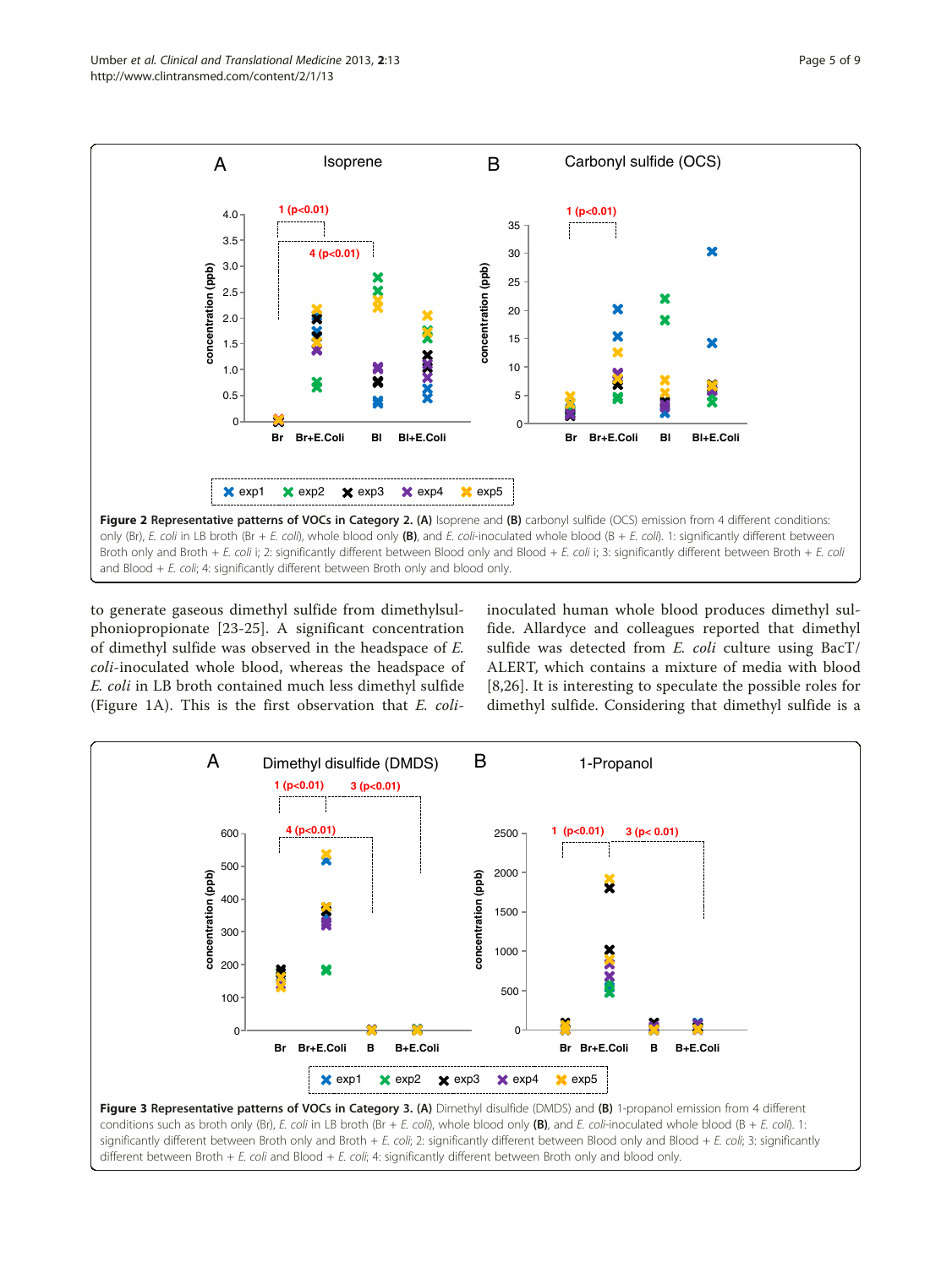| Gas                           | Category 4 Gases mainly from LB broth (significantly higher in broth only compared to whole blood only) |                        |                   |                   |  |  |  |
|-------------------------------|---------------------------------------------------------------------------------------------------------|------------------------|-------------------|-------------------|--|--|--|
|                               |                                                                                                         | <b>Broth</b>           | <b>Blood</b>      |                   |  |  |  |
|                               |                                                                                                         | + E. coli              |                   | + E. coli         |  |  |  |
| Ethyl nitrate [pptv]          | 429 (371, 448)                                                                                          | 233 (32,284)           | 28 (17,38)        | 28 (21,35)        |  |  |  |
| Methyl nitrate [pptv]         | 705 (670, 825)                                                                                          | 446 (38,534)           | 29 (27,35)        | 29 (26,36)        |  |  |  |
| 2-Propyl nitrate [pptv]       | 162 (147,177)                                                                                           | 103 (30,125)           | 20 (14,29)        | 20 (18,33)        |  |  |  |
| 2-Methylpropanal [pptv]       | 90900 (56900,203300)                                                                                    | 4300 (700,8900)        | 2010 (100,600)    | 600 (200,1300)    |  |  |  |
| 3-Methylhexane [pptv]         | 2000 (1120, 3290)                                                                                       | 1020 (660,1660)        | 510 (400,1850)    | 530 (220,1410)    |  |  |  |
| 2,2,4-Trimethylpentane [pptv] | 9140 (8030, 9940)                                                                                       | 6100 (1660,7140)       | 700 (360,1220)    | 810 (620,1160)    |  |  |  |
| n-Decane [pptv]               | 100 (70,140)                                                                                            | 50 (30,50)             | 60 (30,70)        | 60 (30,80)        |  |  |  |
| Benzene [pptv]                | 93640 (50700,114580)                                                                                    | 25910 (300,72270)      | 1100 (0,2070)     | 1030 (440,1550)   |  |  |  |
| Toluene [pptv]                | 98930 (54460,129080)                                                                                    | 30870 (1850,69270)     | 1210 (670,2420)   | 1680 (720,1880)   |  |  |  |
| Ethylbenzene [pptv]           | 640 (250,950)                                                                                           | 220 (40,530)           | 150 (80,280)      | 170 (120,290)     |  |  |  |
| Styrene [pptv]                | 1130 (670,1950)                                                                                         | 800 (290,1180)         | 280 (140,1110)    | 360 (200,820)     |  |  |  |
| n-Propylbenzene [pptv]        | 40 (20,70)                                                                                              | 40 (20,110)            | 20 (5,40)         | 30 (15,70)        |  |  |  |
| Butanal [pptv]                | 169900 (60100,238800)                                                                                   | 0(0,8900)              | 700 (200,17100)   | 600 (0,34500)     |  |  |  |
| Hexanaldehyde [pptv]          | 1250 (700,3800)                                                                                         | 485 (275,1600)         | 450 (250,3050)    | 575 (175,2150)    |  |  |  |
| Butanone [pptv]               | 478800 (374600,707000)                                                                                  | 339600 (219900,555700) | 5600 (2300,15900) | 9500 (6400,31200) |  |  |  |
| Unk $M^{\S}$                  | 10530 (5841,20041)                                                                                      | 12854 (7971,44834)     | 1095 (263,2664)   | 1633 (359,3345)   |  |  |  |

#### <span id="page-5-0"></span>Table 2 Gases mainly from pure broth

Data were presented with median and range (minimum, maximum).

§ unknown peaks were presented as area under the curve.

cryoprotectant for algae, dimethyl sulfide could be a mediator of survival of blood cells in response to the stresses of bacterial infection or the response of E. coli in the face of the bactericidal components of whole blood. Other studies utilizing different media/broth to



culture E. coli did not observe dimethyl sulfide in the headspace above the culture [[9,13\]](#page-7-0).

Various strains of E. coli have been reported to metabolize glucose (and other sugars) to generate ethanol regardless of culture medium or broth used [[3](#page-7-0)[,27](#page-8-0)-[34](#page-8-0)]. In the current study, ethanol has been detected in E. coli in LB broth and in the presence of human whole blood (Figure [1B](#page-3-0)). E. coli in LB broth emitted greater than 8 ppmv ethanol. The emission level was even greater (>15 ppmv) when E. coli was mixed with human blood. It is likely that the ethanol emission from *E. coli* depends on the available glucose in the LB broth or human whole blood.

Acetaldehyde has previously been detected in exhaled human breath [\[35,36](#page-8-0)] and in human lung cancer cell line cultures [\[37](#page-8-0)-[39\]](#page-8-0). We previously demonstrated that both malignant myelocytic white blood cells such as HL60 and neutrophils are capable of producing acetaldehyde (16;18). The current study also demonstrates that  $E$ . coli-inoculated whole blood obtained from healthy subjects emitted appreciable amounts of acetaldehyde into the gas phase greater than the emission from whole blood (Table [1\)](#page-2-0). In addition, acetaldehyde has been detected from other strains of E. coli and other microorganisms such as Pseudomonas cultured in human blood and medium mixture [\[8](#page-7-0)[,26\]](#page-8-0). The LB broth itself also emits some acetaldehyde. However, the levels were not altered in the presence of E. coli in LB broth. This observation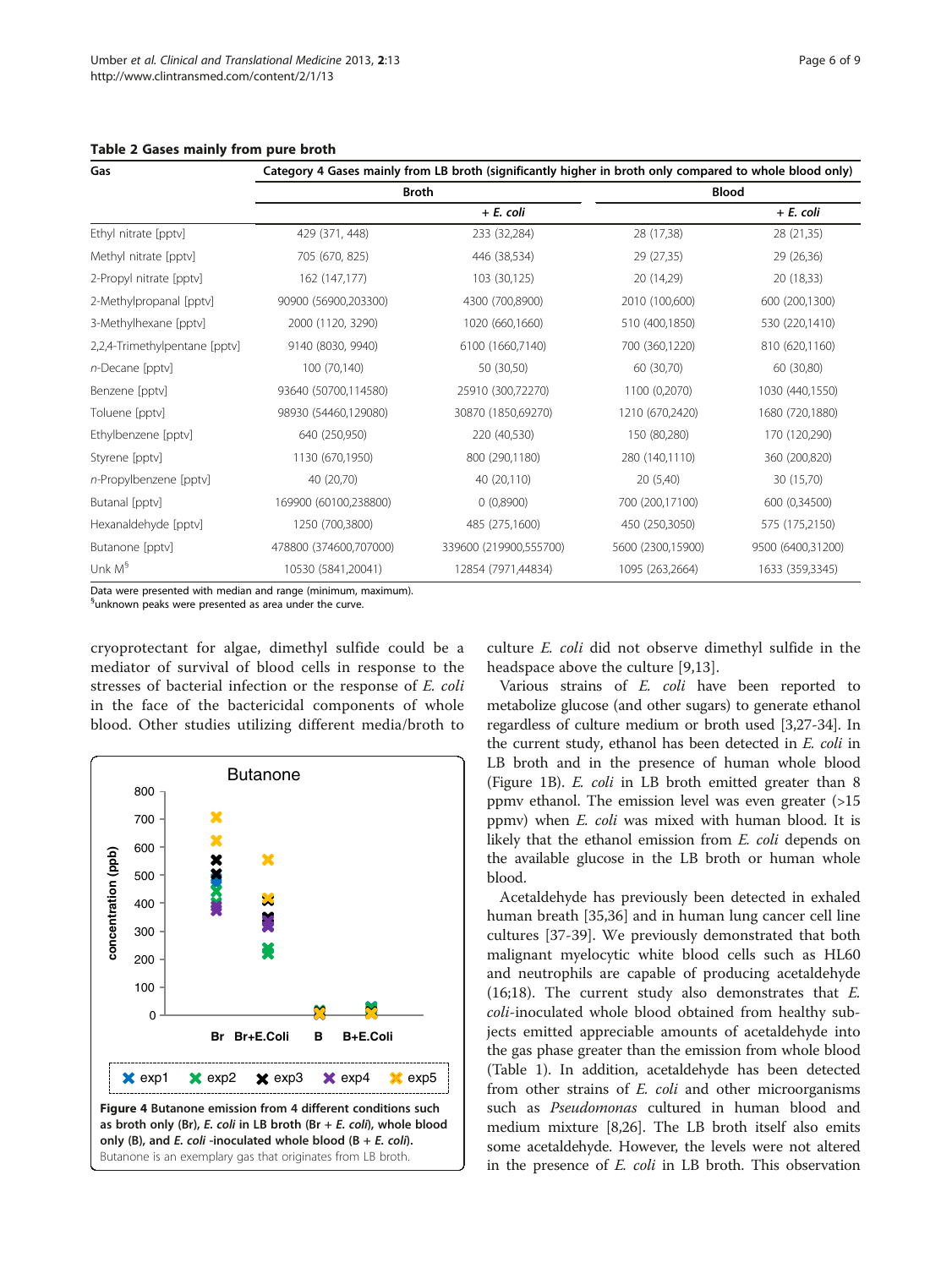| Gas                                                      | Category 5 Gases mainly from whole human blood (significantly higher in whole blood only compared<br>to broth only) |                 |                  |                  |  |  |
|----------------------------------------------------------|---------------------------------------------------------------------------------------------------------------------|-----------------|------------------|------------------|--|--|
|                                                          |                                                                                                                     | <b>Broth</b>    | <b>Blood</b>     |                  |  |  |
|                                                          |                                                                                                                     | + E. coli       |                  | + E. coli        |  |  |
| $n$ -Pentane [pptv]                                      | 50 (0,160)                                                                                                          | 10(0,165)       | 1220 (835,1900)  | 1625 (815,2440)  |  |  |
| Methanol [ppbv]                                          | 48 (34,132)                                                                                                         | 62 (41,110)     | 300 (210,346)    | 378 (226,704)    |  |  |
| n-Heptane [pptv]                                         | 0(0,315)                                                                                                            | 150 (30,165)    | 370 (260,915)    | 700 (210,4305)   |  |  |
| 2,3,4-Trimethylpentane [ppty]                            | 35 (0,130)                                                                                                          | 55 (0,205)      | 125 (105,275)    | 145 (130,365)    |  |  |
| alpha-Pinene [pptv]                                      | 5(0,15)                                                                                                             | 5(0,60)         | 40 (20,220)      | 60 (15,370)      |  |  |
| Methyl chloride ( $CH3Cl$ ) [pptv]                       | 1045 (800,1390)                                                                                                     | 1140 (675,1815) | 2190 (1215,2670) | 1890 (1235,3025) |  |  |
| Dibromomethane (CH <sub>2</sub> Br <sub>2</sub> ) [pptv] | 1(0,2)                                                                                                              | 1(0,2)          | 47 (11,75)       | 54 (10,106)      |  |  |
| <i>i</i> -Pentane [pptv]                                 | 225 (0,870)                                                                                                         | 210 (0,510)     | 1400 (545,2395)  | 1310 (0,4770)    |  |  |

<span id="page-6-0"></span>Table 3 Gases mainly from whole human blood

Data were presented with median and range (minimum, maximum).

and others may suggest that acetaldehyde is likely a metabolic byproduct of the interaction between E. coli and the various components of whole blood [\[40,41\]](#page-8-0).

Other VOCs generated only in the E. coli-inoculated whole blood were methyl butanoate and a gas that remains unidentified, unknown S. Methyl butanoate has been detected in the exhaled breath of patients with liver disorders [\[42](#page-8-0)]. These gases have the potential to be breath biomarkers of E. coli infection since these VOCs only appear in the E. coli-inoculated whole blood.

There were four VOCs found in the headspace above cultured E. coli in LB broth that were significantly lower



in the presence of human whole blood. These VOCs include 1-propanol and the unknown VOCs R1, R2, and Q (see Table [1\)](#page-2-0). Note that both LB broth and human whole blood generate negligible amounts of these VOCs. It remains unclear whether these VOCs are produced by E. coli and metabolized by certain components in the blood or the gas production itself was suppressed in the blood. One such possible mechanism for 1-propanal would be the production of 1-propanol by  $E$ . coli [\[43](#page-8-0)] and then, when co-cultured with whole blood, 1-propanol is metabolized by alcohol dehydrogenase in the human whole blood [\[44\]](#page-8-0). These compounds may prove interesting in cellular mechanistic studies as they have potentially been catabolised by E. coli and/or whole blood.

Isoprene, carbonyl sulfide, and unidentified gas peak R1 were higher in the headspace of  $E$ . coli in LB broth when compared to the LB broth only. carbonyl sulfide has been detected in the human breath [\[14](#page-7-0)]. Breath carbonyl sulfide concentrations were significantly higher in subjects with cystic fibrosis and it has been suggested that it originates from respiratory bacterial colonization. In effect, subjects with poorer pulmonary function tended to have greater breath carbonyl sulfide concentrations [[14](#page-7-0)]. Isoprene has also been detected in exhaled human breath, and its possible association with blood cholesterol levels [\[45,46\]](#page-8-0) and end-stage renal failure [[47](#page-8-0)] has been suggested. In addition, various bacterial species, including E. coli, have been reported to produce isoprene, though emitted isoprene levels varied depending on the culture medium [\[48](#page-8-0)]. In the current study, E. coli contributes to isoprene emission with median value of 1600 pptv when cultured in the LB broth. Human whole blood obtained from healthy subjects emitted a median value of 1000 pptv of isoprene. Interestingly, E. coli inoculation into the whole blood does not affect emitted isoprene levels. This observation may suggest that isoprene release may be governed by different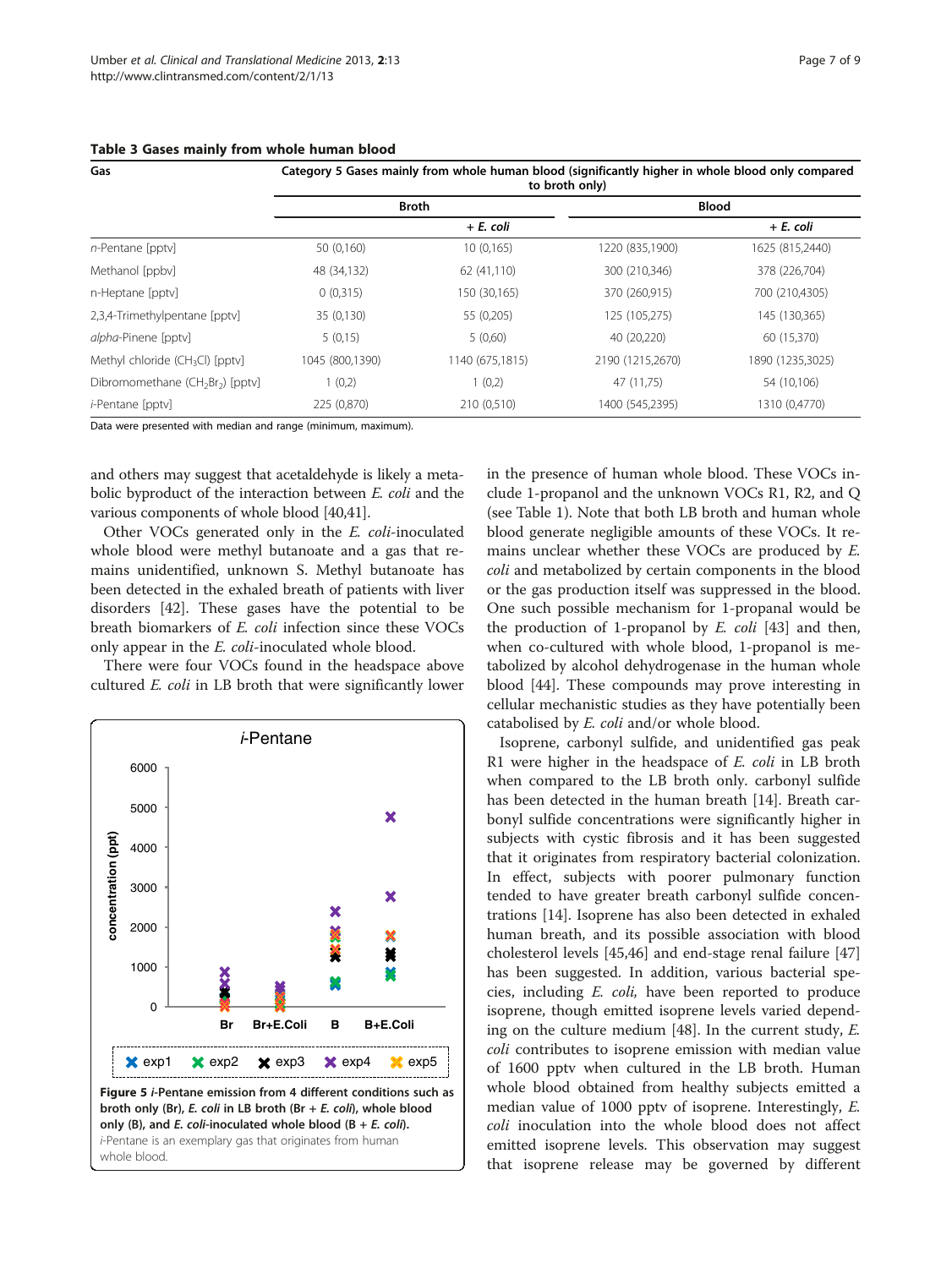<span id="page-7-0"></span>mechanisms when E. coli is cultured in the LB broth and human whole blood.

In contrast, there are certain VOCs that originated from LB broth only or human whole blood only that are not increased by the addition of E. coli (Table [2](#page-5-0), category 4 and Figure [4](#page-5-0); Table [3](#page-6-0), category 5 and Figure [5\)](#page-6-0). For example, butanone (an exemplary gas, category 4) and i-Pentane (an exemplary gas, category 5) emissions were observed either in LB broth only or human whole blood only, respectively. However, the emission levels were not altered in the presence of E. coli; the VOCs under these categories were not considered of interest in searching for E. coli -associated gas biomarkers.

## Conclusions

The current study demonstrates that cultivated *E. coli* produces distinct gas profiles depending on the medium used (i.e., LB broth or human whole blood). In addition, and of most significance, the data suggests that the interaction between E. coli and human whole blood presents a different gas emission profile that may have the potential to be used as non-invasive marker of E. coli infection. Additional investigations will be required to provide a more specific understanding of how the immune response of whole blood specifically alters the gas signature of invading E. coli. These data also provide the beginning of an inventory of VOCs associated with  $E.$   $\text{coli}$  –the necessary first step from which an exploration of other pathogenic microorganisms can follow.

#### Abbreviations

VOCs: Volatile organic compounds; E. coli: Escherichia Coli; DMS: Dimethyl sulfide; CS<sub>2</sub>: Carbon disulfide; OCS: Carbonyl sulfide; DMDS: Dimethyl disulfide; DMTS: Dimethyl trisulfide.

#### Competing interests

The authors declare that they have no competing interests.

#### Authors' contributions

HWS and BJU designed and performed experiments and wrote the manuscript. SM participated in chemical analysis of volatile gases obtained from E.coli cultures. FPZ contributed experimental design and participated in culturing E.coli. SYL carried out statistical analysis. DMC and DRB participated in the design of the experiments and provided a review of the manuscript. All authors read and approved the final manuscript.

#### Acknowledgements

This work was supported by grants from the Pacific Southwest Regional Center of Excellence for Biodefense & Emerging Infectious Diseases Research (U54AI065359) and from the National Center for Research Resources (NCRR), a component of the National Institutes of Health (NIH), and the NIH Roadmap for Medical Research (UL1 RR031985). We thank Alan Barbour MD and the Institute for Clinical Translational Research Center (ICTS) at the University of California, Irvine.

#### Author details

<sup>1</sup>Department of Chemistry, University of California, Irvine, CA 92697, USA. <sup>2</sup>Department of Pediatrics, University of California, Irvine, CA 92697, USA. <sup>3</sup>Institute for Clinical and Translational Sciences, University of California, Irvine, CA 92697, USA.

Received: 4 April 2013 Accepted: 24 June 2013 Published: 10 July 2013

#### References

- 1. Amann A, Spanel P, Smith D: Breath analysis: the approach towards clinical applications. Mini Rev Med Chem 2007, 7(2):115–129.
- 2. Bajtarevic A, Ager C, Pienz M, Klieber M, Schwarz K, Ligor M, et al: Noninvasive detection of lung cancer by analysis of exhaled breath. BMC Cancer 2009, 9:348.
- 3. Galassetti PR, Novak B, Nemet D, Rose-Gottron C, Cooper DM, Meinardi S, et al: Breath ethanol and acetone as indicators of serum glucose levels: an initial report. Diabetes Technol Ther 2005, 7(1):115–123.
- Lee J, Ngo J, Blake D, Meinardi S, Pontello AM, Newcomb R, et al: Improved predictive models for plasma glucose estimation from multi-linear regression analysis of exhaled volatile organic compounds. J Appl Physiol 2009, 107(1):155–160.
- 5. Ligor M, Ligor T, Bajtarevic A, Ager C, Pienz M, Klieber M, et al: Determination of volatile organic compounds in exhaled breath of patients with lung cancer using solid phase microextraction and gas chromatography mass spectrometry. Clin Chem Lab Med 2009, 47(5):550–560.
- 6. Novak BJ, Blake DR, Meinardi S, Rowland FS, Pontello A, Cooper DM, et al: Exhaled methyl nitrate as a noninvasive marker of hyperglycemia in type 1 diabetes. Proc Natl Acad Sci U S A 2007, 104(40):15613-15618.
- 7. Shin HW, Rose-Gottron CM, Cooper DM, Newcomb RL, George SC: Airway diffusing capacity of nitric oxide and steroid therapy in asthma. J Appl Physiol 2004, 96(1):65–75.
- 8. Allardyce RA, Langford VS, Hill AL, Murdoch DR: Detection of volatile metabolites produced by bacterial growth in blood culture media by selected ion flow tube mass spectrometry (SIFT-MS). J Microbiol Methods 2006, 65(2):361–365.
- 9. Bunge M, Araghipour N, Mikoviny T, Dunkl J, Schnitzhofer R, Hansel A, et al: On-line monitoring of microbial volatile metabolites by proton transfer reaction-mass spectrometry. Appl Environ Microbiol 2008, 74(7):2179–2186.
- 10. Lechner M, Fille M, Hausdorfer J, Dierich MP, Rieder J: Diagnosis of bacteria in vitro by mass spectrometric fingerprinting: a pilot study. Curr Microbiol 2005, 51(4):267–269.
- 11. Lechner M, Tilg H, Rieder J: Analysis of volatile compounds emitted by the Helicobacter pylori reference strain NCTC 11637 in vitro. Helicobacter 2006, 11(1):66.
- 12. Moularat S, Robine E, Ramalho O, Oturan MA: Detection of fungal development in a closed environment through the identification of specific VOC: demonstration of a specific VOC fingerprint for fungal development. Sci Total Environ 2008, 407(1):139–146.
- 13. Zhu J, Bean HD, Kuo YM, Hill JE: Fast detection of volatile organic compounds from bacterial cultures by secondary electrospray ionization-mass spectrometry. J Clin Microbiol 2010, 48(12):4426-4431.
- 14. Kamboures MA, Blake DR, Cooper DM, Newcomb RL, Barker M, Larson JK, et al: Breath sulfides and pulmonary function in cystic fibrosis. Proc Natl Acad Sci U S A 2005, 102(44):15762–15767.
- 15. Lechner M, Karlseder A, Niederseer D, Lirk P, Neher A, Rieder J, et al: H. pylori infection increases levels of exhaled nitrate. Helicobacter 2005, 10(5):385–390.
- 16. Shin HW, Umber BJ, Meinardi S, Leu SY, Zaldivar F, Blake DR, et al: Acetaldehyde and hexanaldehyde from cultured white cells. J Transl Med 2009, 7:31.
- 17. Colman JJ, Swanson AL, Meinardi S, Sive BC, Blake DR, Rowland FS: Description of the analysis of a wide range of volatile organic compounds in whole air samples collected during PEM-tropics A and B. Anal Chem 2001, 73(15):3723–3731.
- 18. Shin HW, Umber BJ, Meinardi S, Leu SY, Zaldivar F, Blake DR, et al: Gas signatures from cultured neutrophils and peripheral blood mononuclear cells obtained from healthy humans. J fo Mol Biomark Diagnosis 2012, 2(4):112.
- 19. Benjamini Y, Hochberg Y: Controlling the false discovery rate: a practical and powerful approach to multiple testing. J Royal Stat Soc B 1995, 57:289–300.
- 20. Cañavate JP, Lubian LM: Relationship between cooling rates, cryoprotectant concentrations and salinities in the cryopreservation of marine microalgae. Mar Biol 1995, 124(2):325–334.
- 21. Sunda W, Kieber DJ, Kiene RP, Huntsman S: An antioxidant function for DMSP and DMS in marine algae. Nature 2002, 418(6895):317–320.